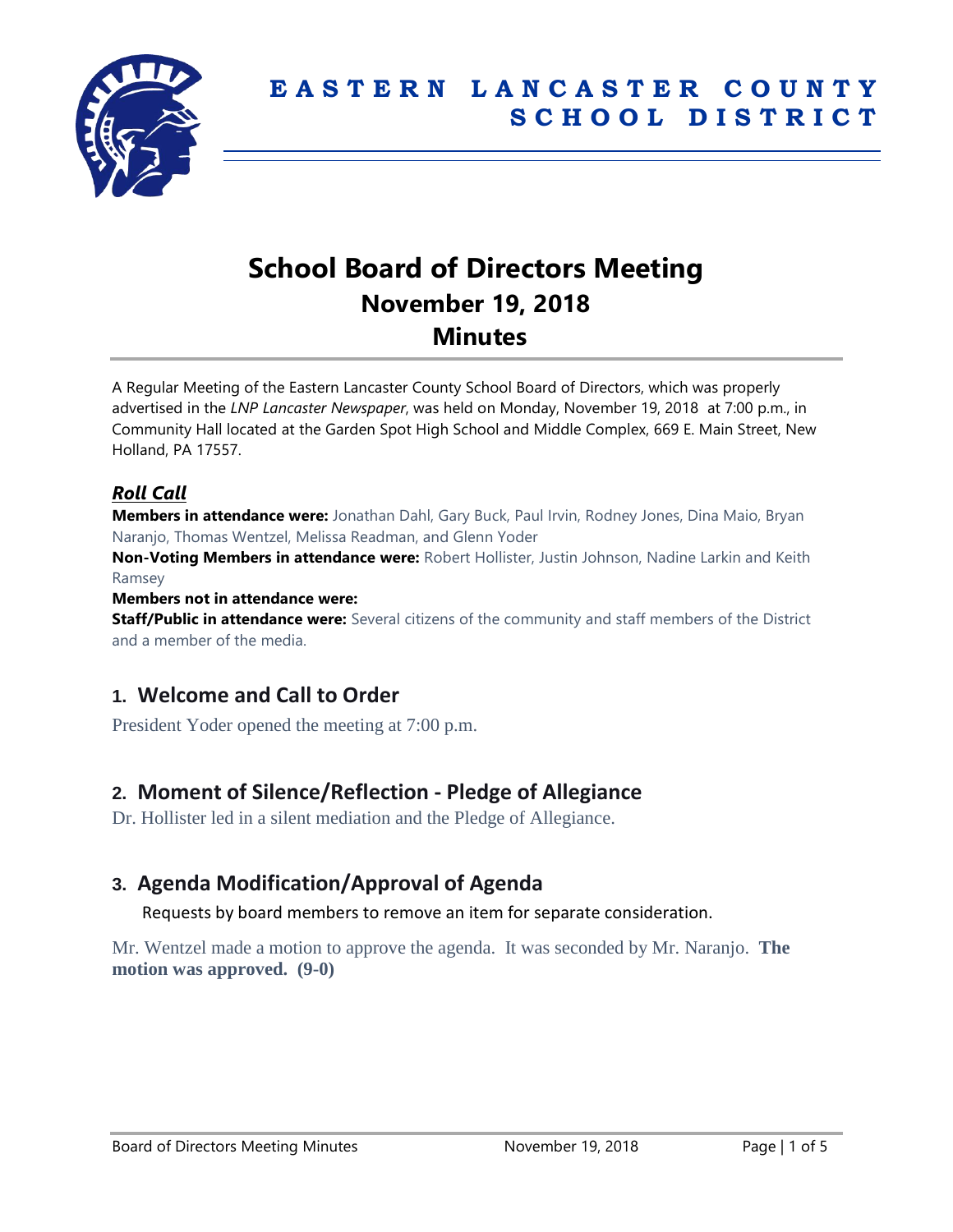# **4. Student of the Month Presentation**

Mr. Sanger introduced and congratulated the Students of the Month for the month of November being chosen for their character trait of "Respect".

Joshua Benedick, East Earl, PA, with parents, Mr. & Mrs. David Benedick Ashley Antkowiak, East Earl, PA, with father, Mr. & Mrs. Joel Antkowiak

Dr. Hollister thanked both students for being models for other students.

### **5. Citizens of the District Comments**

At this time we will invite public (Citizens of the District) comment on any topic that is within the Board's jurisdiction. Please also note that the public is invited to attend our Committee Meetings where much of the discussion and deliberation of agenda topics is conducted. (Committee Meetings are held in the Community Hall at the Garden Spot Complex at 7 p.m. on the second Monday of the month.)

#### Darryl Martin, Terre Hill, PA

Mr. Martin thanked the Board for their years of service and said a prayer.

### **6. Consent Agenda**

Items listed under the Consent Agenda section of our Board Meeting Agenda are considered to be routine and are acted on by the Board in one motion. There is no Board discussion of these items individually prior to the Board vote unless a member of the Board requests that a specific item be removed from the Consent Agenda. Requests to remove an item from the Consent Agenda will be accepted at agenda section 3. Agenda Modification/Approval of Agenda. (Requests to remove an item for separate consideration). Items Removed from the Consent Agenda will be moved to agenda section "Action Items."

Mr. Irvin made a motion to approve the consent agenda. It was seconded by Mr. Buck. **The motion was approved. (9-0)**

- **a. Approval of Minutes**
- **b. Treasurer's Report**
- **c. Approve Personnel Report**
- **d. Bills Paid**
- **e. Cafeteria Fund Treasurer's Report**
- **f. Investments**
- **g. Student Activity Account**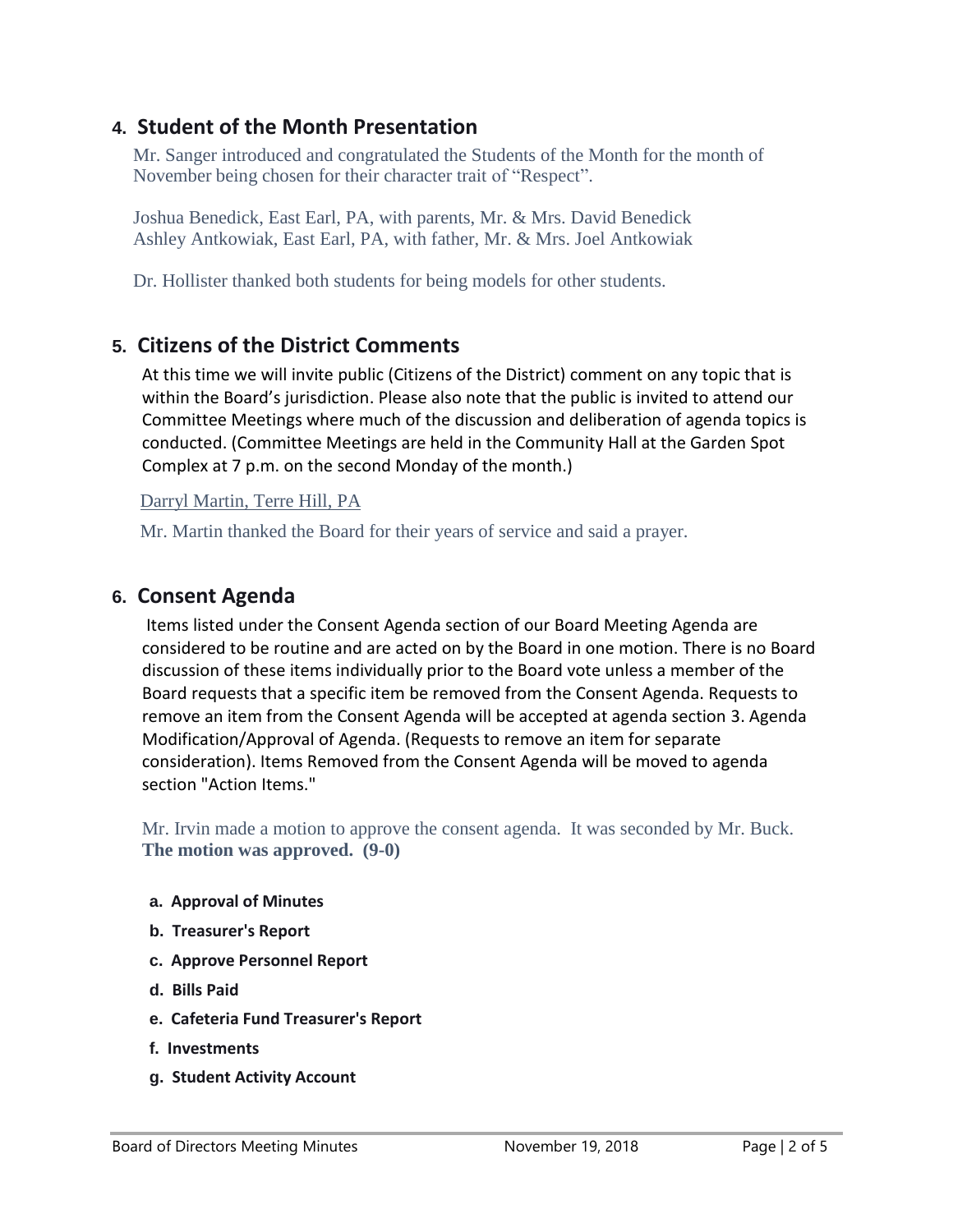#### **h. Approve Budgetary Transfers**

**i. Approve Eastern Lancaster County School District Comprehensive Plan 7/1/2019-6/30/2022**

**j. Approve Contract with John's Driving School to provide Behind-the\_Wheel Instruction for Students at Eastern Lancaster County School District.**

### **7. Action Items**

Items Removed from Consent Agenda for Separate Consideration.

### **8. Reports**

#### **a. Lancaster County Tax Collection Bureau**

Met on November 13, 2018 Primary focus of the meeting was to approve the 2019 Budget The budgeted fee for Earned Income Tax (EIT) collection was dropped from 2.20% to 1.90% for 2019.

The actual fee has decreased each year, as follows:

2015 - 1.77% 2016 - 1.75% 2017 - 1.69% 2018 - 1.60% (Estimated)

Mr. Ramsey reported that the LCTCB met on November 13, 2018 to approve the 2019 budget for the Bureau. He noted that the budgeted fee for Earned Invoice Tax for school districts would drop from 2.2% to 1.9%. Mr. Ramsey also noted the actual fee has decreased each year, with another potential decrease for 2018 to 1.6%.

#### **b. Lancaster-Lebanon IU13**

Mr. Irvin reported on the November 14, 2018 IU Board meeting and shared several highlights from the board meeting report: He reported the IU13 Board approved \$12,545,458.85 in disbursements and approved new or addition to service contracts for Business Services, Early Childhood and Special Education Services, Instructional & Technology Services, and Human Resource Services. He reported that there were sixteen  $(16)$  resignations, twelve  $(12)$  terminations, two  $(2)$  retirements, forty-two  $(42)$  new hires, twenty-seven (27) changes in position or salaries, and three (3) leave of absences. Mr. Irvin also distributed to the Board copies of the Helping Districts, Helping Students.

### **c. Lancaster CTC**

Mrs. Readman reported on the October  $25<sup>th</sup>$  JOC meeting. She reported that the meeting consistently almost entirely on the proposed LCCTC 2018-2019 budget. Mrs. Readman also reported on the discussions of the LCCTC starting a Reserve Fund, as there currently is not one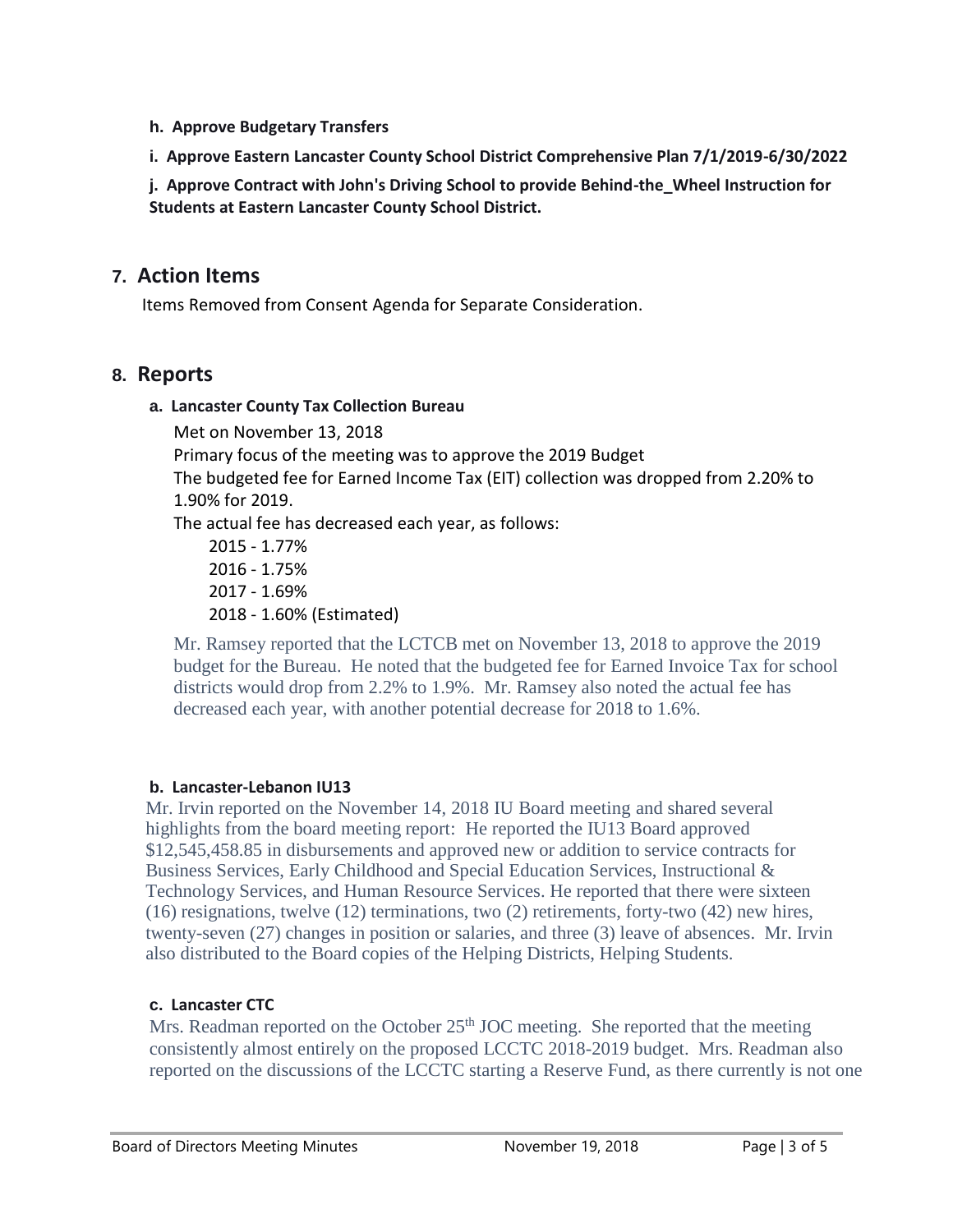in place. She noted that the LCCTC was requesting that some of the monies for this Fund be taken from the cost overages that is usually returned to the school districts at the end of the year. Mrs. Readman noted that some of the funds would come from the adult program as well. The Administration and Board discussed the details of this request.

#### **d. Legislative**

Mr. Wentzel updated the Board on the recent election, presenting two articles on the what the State might expect from Governor Wolf's second term and the Houses changes.

# **9. Superintendent's Report**

Dr. Hollister reported on several items, including the recent safety audit report and recommendations prepared by John Baker, IU13 to comply with new safety legislations.

Dr. Hollister also publicly acknowledged Mr. Walsh and the bus drivers for their hard work during the recent snow storm, getting all students home safely.

Dr. Hollister provided the Board with a rough draft of the 2019-2020 school calendar.

Dr. Hollister reported to the Board on the current concert season for both the elementary and secondary campuses. He also announced that on November  $16<sup>th</sup> \& 17<sup>th</sup>$  several elementary students from  $5<sup>th</sup>$  &  $6<sup>th</sup>$  grades were selected to take part in the Annual Youth Honors Band Fest. Those students were: from Blue Ball, Maggie Mull, Summer Stern, Emmanuel Taranovich, Elise Krock, Saraiah Hoover, and Josh Anson; from Brecknock, Megan Hechler and Trenton Hoober; from New Holland, Margaret Cuthie, Evan Buck, Abigail Commander, Carter Urich, and Like Hodge. He congratulated both the students and families. Dr. Hollister also noted that Eastern Lancaster County School District had been approved to host the Youth Honors Band Fest for 2019.

### **10. Announcements**

No Announcements.

# **11. Adjournment**

Mr. Wentzel made a motion to adjourn the meeting at 7:43 p.m. with a second by Mr. Irvin. **The motion was approved. (9-0)**